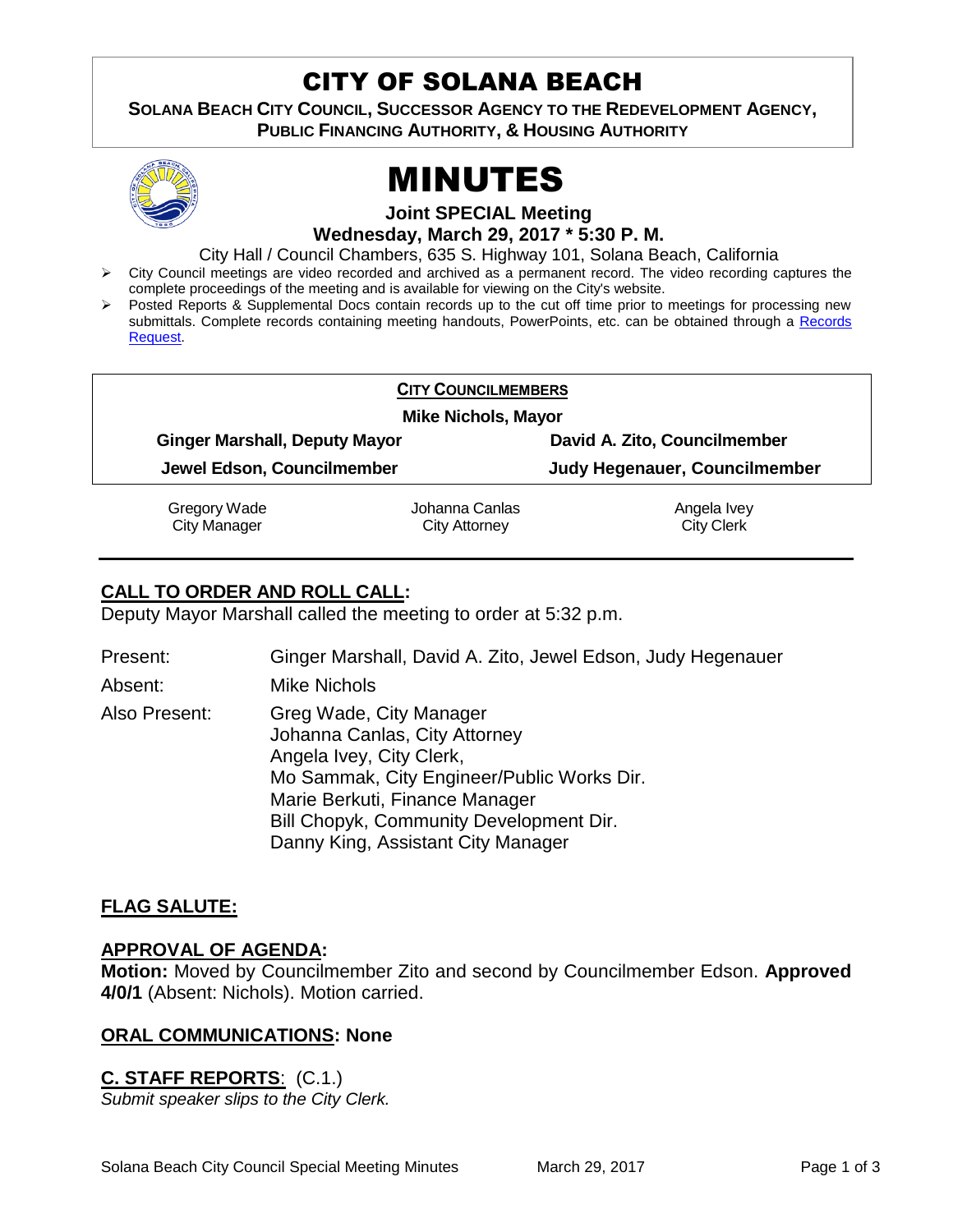## **C.1. Draft Work Plan for Fiscal Year 2017-2018.** (File 0410-08)

Recommendation: That the City Council

#### 1. Review, discuss and provide direction on the potential modifications to the draft Fiscal Year 2017-2018 Work Plan and provide direction to Staff.

*Supplemental Docs contain records up to the cut off time, prior to the start of the meeting, for processing new submittals. The final official record containing handouts, PowerPoints, etc. can be obtained through a Records Request to the City Clerk's Office.*

Greg Wade, City Manager, introduced the item.

Dan King, Assistant City Manager, and department heads presented a PowerPoint (on file).

#### Public speaker

Dave Roberts stated that he was speaking on behalf of the Parks and Recreation Committee, offerred to speak with the City Manager about additional funding to complete the Skate Park project, stated that the La Colonia and Fletcher Cove Tot Lots needed some maintenance, that they supported the potential purchase of the vacant property north of La Colonia Park and would help finding fundraising strategies to obtain it. Dave Roberts further suggested to make an off leash dog park on Santa Helena, to create Pocket Parks by the Fire Station and the golf course, and suggested to use the phone application called "See Click Fix" that alerted the City about street lights, abandon vehicles, etc. that was used by the City of Encinitas.

Council and Staff discussion ensued regarding requiring or encouraging new and substantial construction remodels to install photo voltaic systems both residential and commercial and get it set up by 2020, to develop a working committee with Del Mar and Encinitas to work on sea level rise and mitigations that would be appropriate, to develop a joint city working group with Del Mar to determine common priorities for the 16 acre parcel proposed for a resort hotel by Zephyr and how it would impact Solana Beach, investigate below ground parking and look at incentives for commercial structures that include electrical vehicle parking stations, to offer residential and commercial rain barrels and educate the public on the best way to use them, establish a small working group to address the equity issue with the Fairgrounds, Fletcher Cove Community Center and La Colonial Community Center repairs and upgrades, identify more affordable housing, purchase a building for low income housing apartments, and revise Solana Beach municipal code to allow for a flexibility in requirements for existing buildings that change uses and cannot accommodate current parking standards.

Council discussion continued regarding review of View Assessment Commission, guidelines and toolkit for a DRP, general plan update for roadways, prioritize Skate Park project more clearly with outlined objectives, improvements for Fletcher Cove park, ramp, tot lot, and the RFP for the City Hall parking lot.

Council and Staff discussed the elevator project being delayed because they were waiting on parts to come in, that the Bike Friendly City application was being worked on but had not been submitted, sea level rise and studies had estimated the change to be about 3-5 ft. by the year 2100, push for a dog park, more funding into the unfunded pension liability for